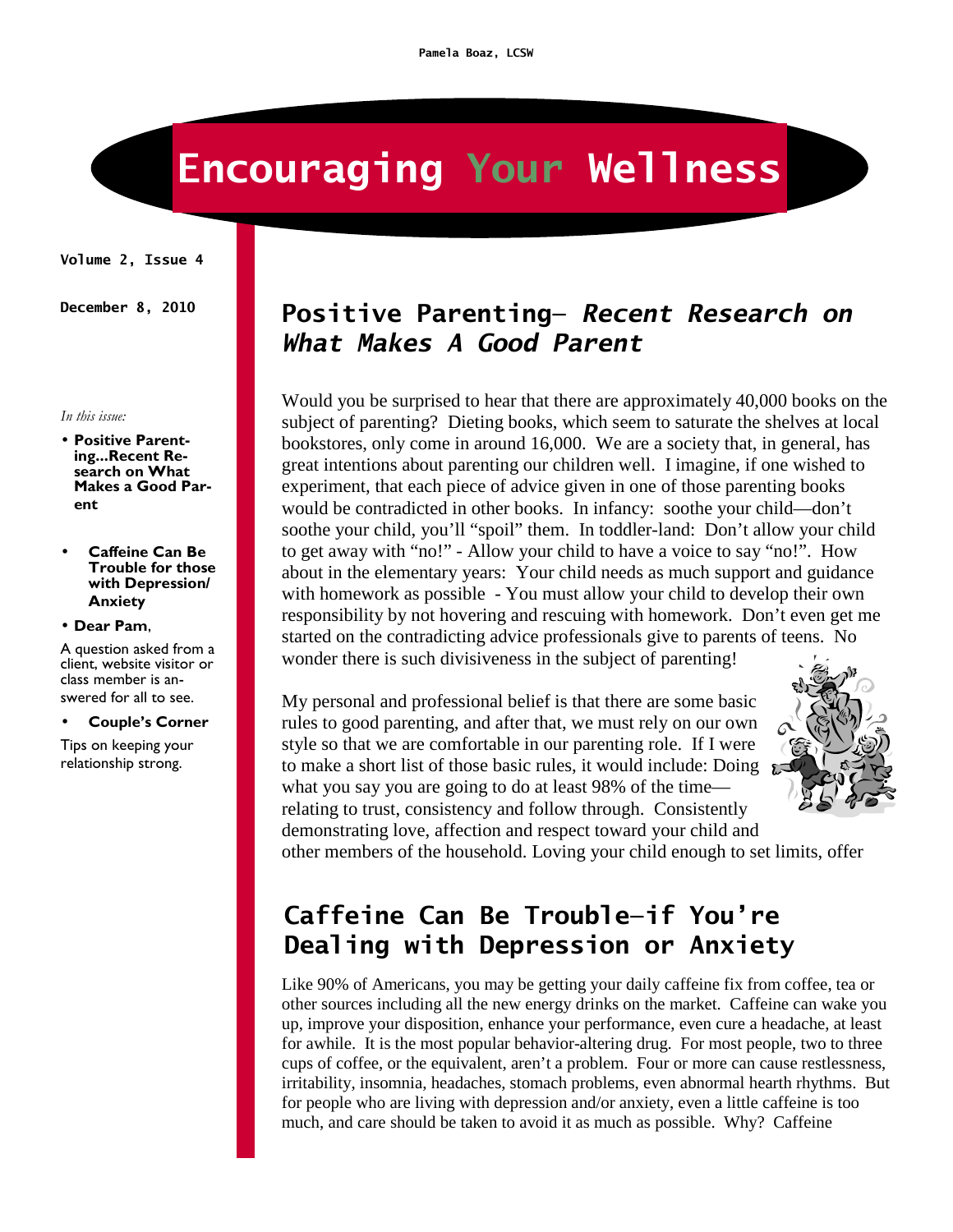### **Dear Readers**



Did you know that stress management is one of the most important factors that supports positive parenting outcomes? Read more in What Makes a Good Parent*.* 

Happy Holidays to all my loyal readers. I hope this issue of **Encouraging Your Wellness** finds you happy and staying healthy as well as remembering to enjoy this time of year and find ways to avoid the dreaded holiday stress. And, as always, I hope you find this newsletter informative as well as inspirational in helping you be the person, parent, and partner you want to be.

I was recently having a conversation with a friend about the Holidays. We were discussing how some people absolutely **love** the holidays, and others feel very sad and depressed around them. This led me to question the difference. Have the people who love the holidays been especially lucky to avoid stress, tragedy and loss around this time of year? Do they "bounce back" more quickly? Or is there another factor that can account for the difference? I am sure that there are many factors that go into someone's joy or lack thereof, around the holidays. But there is one factor I wonder most about. Adaptability. When we suffer grief and loss, do we get stuck in the thinking, "things will never be the same again, and therefore, will never be good again," or do we try to evolve to "things will never be the same again, but they **will** be good again." I hope all of you will allow yourself joy this season, and to focus on what can be. Happy Reading!

#### **What Makes a Good Parent...Cont'd from page 1**

choices within those limits, and provide consequences when necessary to help your child learn that all actions have consequences—both positive and negative. And finally to avoid physical discipline—for many reasons I will not go into here. A recent article in Scientific American Mind November/December 2010 published the results of a recent research study conducted at the University of California, San Diego on **What Makes a Good Parent**? They analyzed data from over 2000 parents and concluded that 10 parenting competencies predicted the most positive parenting outcomes. These seem consistent with what I teach and my short list. Here are the 10:

- 1. Love and Affection: You support and accept the child, are physically affectionate and spend quality one on one time together.
- 2. Stress Management: You take steps to reduce stress for yourself and your child, practice relaxation techniques and promote positive interpretations of events.

### **Caffeine Can Be Trouble... Cont'd from page 1**

works by stimulating the central nervous system. It can aggravate the symptoms of existing anxiety disorders and can trigger panic attacks according to the National Institute of Mental Health. "Caffeine produces the same physiological arousal response that is triggered when you are subjected to stress—increased sympathetic nervous system activity and a release of adrenalin," writes Edmund J. Bourne, Ph.D. in the *Anxiety and Phobia Workbook.* It keeps you in a chronically tense, aroused condition, leaving you more vulnerable to generalized anxiety and panic attacks. Caffeine is also known to cause a depletion of vitamin B1 thiamine, one of the so-called anti-stress vitamins. For those who suffer from depression, it can be tempting to get the "lift" that caffeine can provide. However, as that lift wears off, it can actually produce the opposite effect—a drop in energy, mood swings and increased anxiety. Even the smallest amounts of caffeine can interfere with a good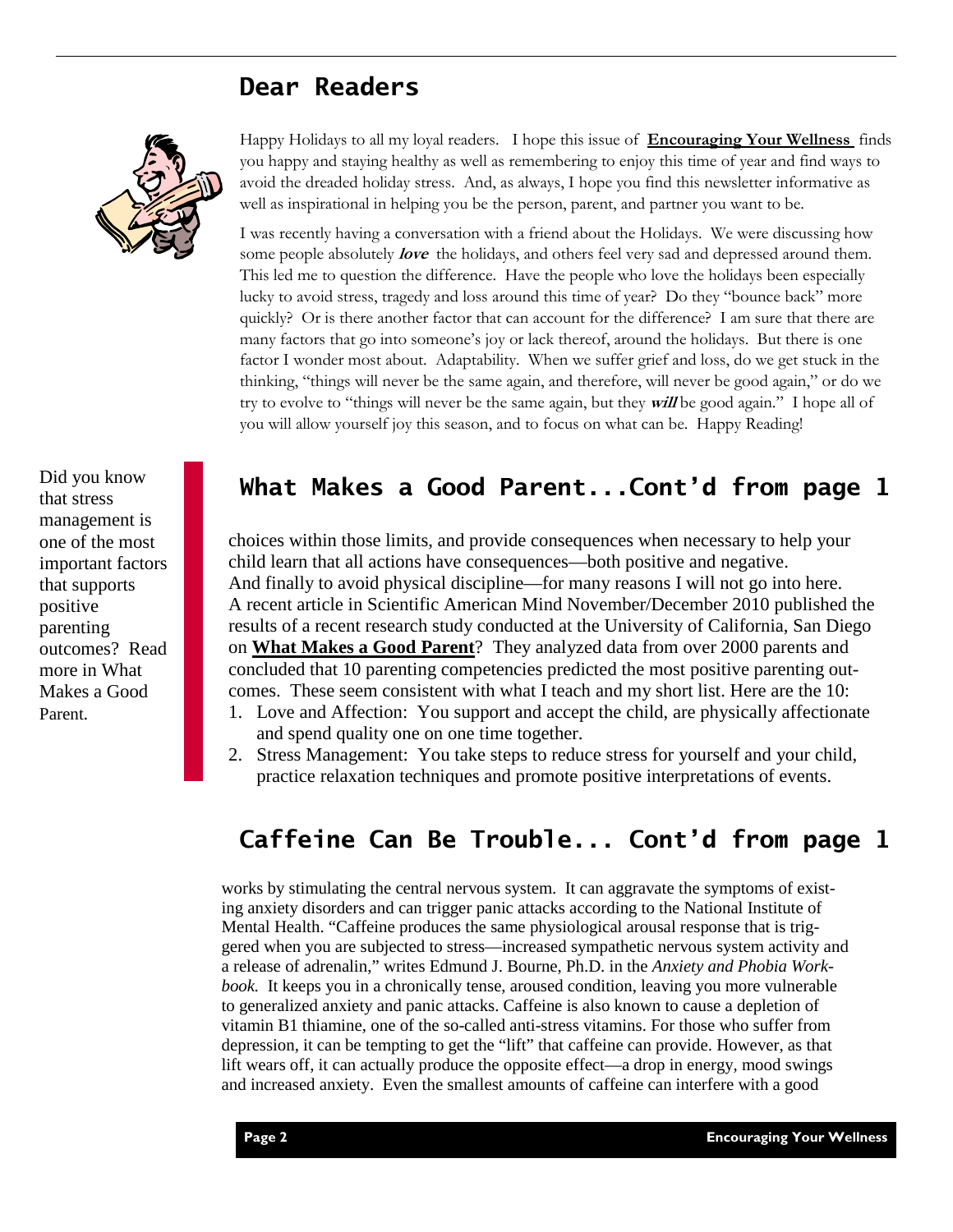## **Couple's Corner—Does Marriage Counseling Work?**

I'll admit that when I first became a therapist, I did not enjoy counseling couples the way I do now. It seemed that the couples that were coming in were often way past saving their marriage. Possibly one partner wanted to save the marriage, and the other partner had no interest and was just going through the motions to prove that divorce was necessary. Occasionally there had been years and years of pain and resentment. Over the years, I became better at screening the couples that I would work with, and found that I could really enjoy couple's counseling when the circumstances were better. Research supports that marriage/couples counseling is most effective for the following types of couples:

Young to middle age couples

Non-Sexist couples

Couples who are still in love and

 Couples who are open to therapy and change, and will try new suggestions to save their marriage. Ideally, in couples counseling, you will learn the following skills:

- How to resolve conflict in a healthy manner.

- How to really listen to your partner, and feel heard in return.
- How to identify your needs and state them clearly without resentment or anger.
- How to assert yourself without violating your partner's worth or being demanding.
- How to re-establish trust and/or emotional safety in the relationship.
- How to improve your sexual relationship and
- How to process and work through unresolved issues.

 If you wait too long to seek marriage counseling, the odds are against you. But, I have seen couples who have made dramatic turn arounds when they didn't think it possible. If your marriage is in trouble, seek help before seeking divorce. At the very least, you'll know for sure you did everything you could and be able to leave the marriage without regret, and hopefully with some skills needed for future relationships. Sometimes the best relationships are that way because of the time and attention that go into them. We

#### **What Makes a Good Parent —continued from page 2**

- 3. Relationship Skills: You maintain a healthy relationship with your spouse or co-parent and model effective relationship skills with other people.
- 4. Autonomy and Independence: You treat your child with respect and encourage him or her to become self-sufficient and self-reliant.
- 5. Education and Learning: You promote and model learning and provide educational opportunities for your child.
- 6. Life Skills: You provide for your child, have a steady income and plan for the future.
- 7. Behavior Management: You make extensive use of positive reinforcement and punish only when other methods of managing behavior have failed.
- 8. Health: You model a healthy lifestyle and good habits such as regular exercise and proper nutrition.
- 9. Religion: You support spiritual or religious development and participate in spiritual or religious activities.
- 10. Safety: You take precautions to protect your child and maintain awareness of activities and friends.

#### **Caffeine...—Cont'd from page 2**

sleep, which is known as both a symptom and a contributing factor to both depression and anxiety. For those parents who have a child who is struggling with anxiety or depression, it may be time to carefully consider the amounts of caffeine they are getting that could be negatively contributing to their overall functioning. I have seen more and more middle and high school students that regularly drinking Red Bull or Monster type drinks to help them maintain a "stay up late—get up early" type schedule. We often correlate teenage moodiness with hormones, but stress, lack of sleep and caffeine can be likely culprits as well. An average cup of coffee contains about 100 mg of caffeine, while energy drinks can pack a whopping 300 mg per serving. Pain relievers can have up to 130 mg of caffeine, while chocolate comes in around 8 mg for a 1.5 ounce bar. Try avoiding caffeine for a week to see how it affects yours or your child's mood. It may be the lack of edge you need.



*Skill #4: You treat your child with respect and encourage him or her to become self-sufficient and self-reliant.*